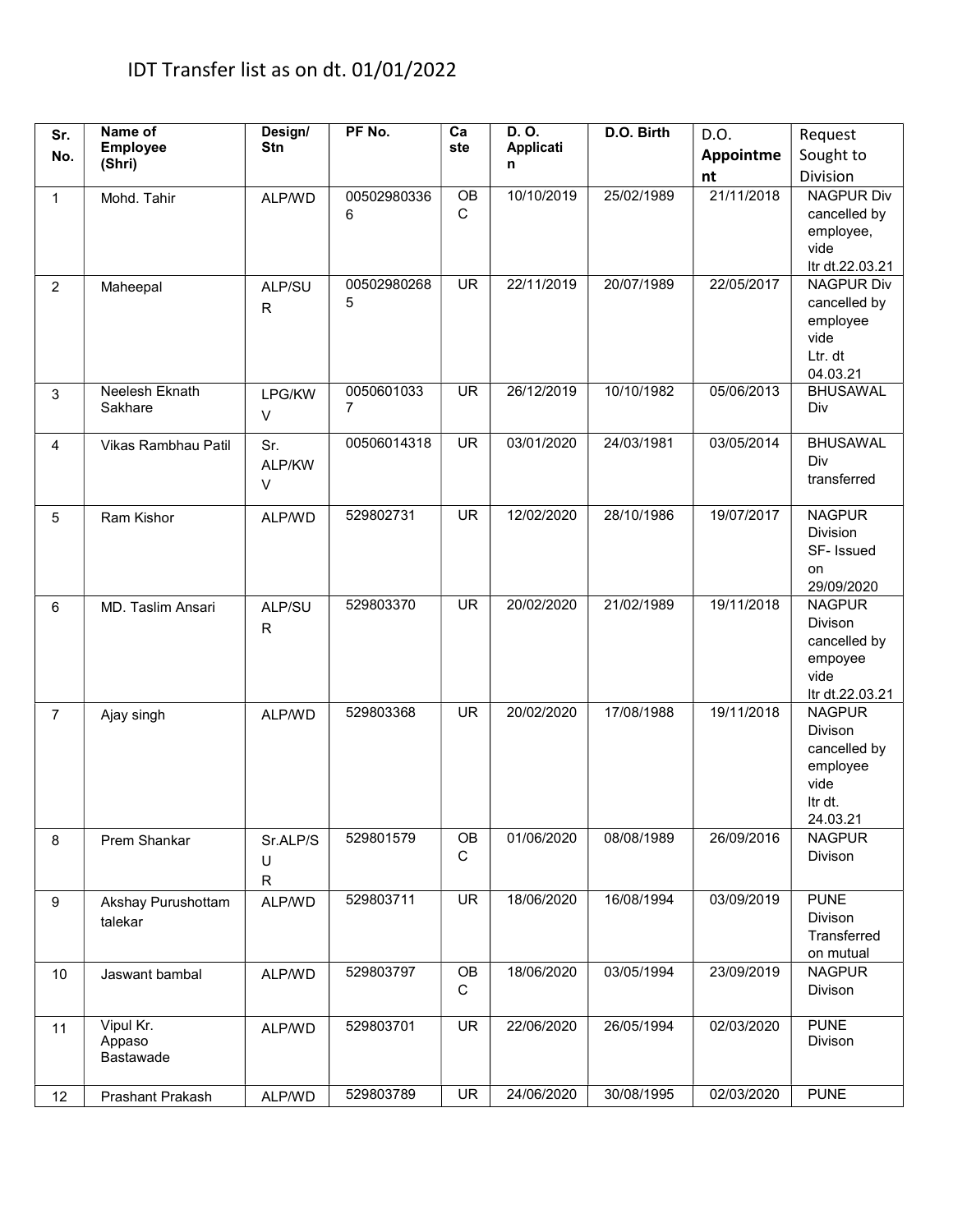|    | <b>Dhotre</b>               |                               |                 |           |            |            |            | Divison                                                                                           |
|----|-----------------------------|-------------------------------|-----------------|-----------|------------|------------|------------|---------------------------------------------------------------------------------------------------|
| 13 | Rajat Dilip kumbhar         | ALP/WD                        | 529803796       | <b>UR</b> | 24/06/2020 | 17/04/1995 | 02/03/2020 | <b>PUNE</b><br>Divison                                                                            |
| 14 | Kurane Azad Saradar         | ALP/KW<br>V                   | 529803875)      | <b>UR</b> | 29/06/2020 | 31/01/1996 | 01/03/2020 | <b>PUNE</b><br>Divison                                                                            |
| 15 | Mulik Vaibhav<br>Ananda     | ALP/KW<br>V                   | 529803731       | <b>UR</b> | 29/06/2020 | 29/12/1994 | 01/03/2020 | <b>PUNE</b><br><b>Divison</b>                                                                     |
| 16 | Chavan Nikhil<br>Dadaso     | ALP/WD                        | 00529803736     | <b>UR</b> | 29/06/2020 | 03/07/1994 | 02/03/2020 | <b>PUNE</b><br>Divison                                                                            |
| 17 | Sardesai Mayur<br>Annasaheb | ALP/KW<br>$\vee$              | 00529803<br>800 | <b>UR</b> | 31/07/2020 | 01/11/1993 | 02/03/2020 | <b>PUNE</b><br>Divison                                                                            |
| 18 | Alankar Subhas<br>Vaikul    | ALP/KW<br>V                   | 00529803870     | <b>UR</b> | 31/07/2020 | 04/07/1995 | 02/03/2020 | PUNE Div.                                                                                         |
| 19 | Ramchandra<br>Krishna Khot  | ALP/KWV                       | 00529803744     | <b>UR</b> | 31/07/2020 | 20/05/1991 | 02/03/2020 | <b>PUNE Div</b>                                                                                   |
| 20 | Abhijeet<br>Sambhaji Patil  | ALP/KW<br>$\vee$              | 00529803868     | <b>UR</b> | 31/07/2020 | 06/08/1993 | 02/03/2020 | <b>PUNE</b><br>Divison                                                                            |
| 21 | Debanka Sikdar              | ALP/WD                        | 0529803755      | SC        | 11/08/2020 | 08/12/1993 | 02/03/2020 | <b>NAGPUR</b><br>Divison<br>Forwarded<br>Cancelled by<br>employee<br>vide<br>Ltr.<br>Dtd.25/09/21 |
| 22 | Mohd.<br>Shahnawaz<br>Khan  | ALP/WD                        | 00529803786     | OB<br>C   | 12/08/2020 | 04/05/1996 | 02/03/2020 | <b>NAGPUR</b><br>Divison                                                                          |
| 23 | Md. Laique<br>Wahid         | ALP/WD                        | 00529803715     | <b>UR</b> | 21/08/2020 | 02/10/1993 | 02/03/2020 | <b>PUNE</b><br>Divison                                                                            |
| 24 | Chandra Bhan<br>Maurya      | ALP/WD                        | 00529803801     | OB<br>C   | 21/08/2020 | 09/07/1994 | 02/03/2020 | <b>NAGPUR</b><br>Divison<br>Forwarded<br>Cancelled by<br>employee<br>vide<br>Lr.dt.27/07/21       |
| 25 | Chetan Kr<br>Siddhey        | Sr.ALP/S<br>U<br>$\mathsf{R}$ | 29801586        | <b>UR</b> | 24/08/2020 | 14/05/1987 | 26/09/2016 | Nagpur Div                                                                                        |
| 26 | Bhavna<br>Koshta            | ALP/KW<br>$\vee$              | 00529803702)    | <b>UR</b> | 26/08/2020 | 10/01/1994 | 27/08/2019 | Nagpur Div                                                                                        |
| 27 | Mukesh<br>Ranjan            | ALP/SU<br>R                   | 00529803268     | OB<br>C   | 27/08/2020 | 01/02/1983 | 25/06/2018 | Nagpur Div<br>Cancelled by<br>Employee                                                            |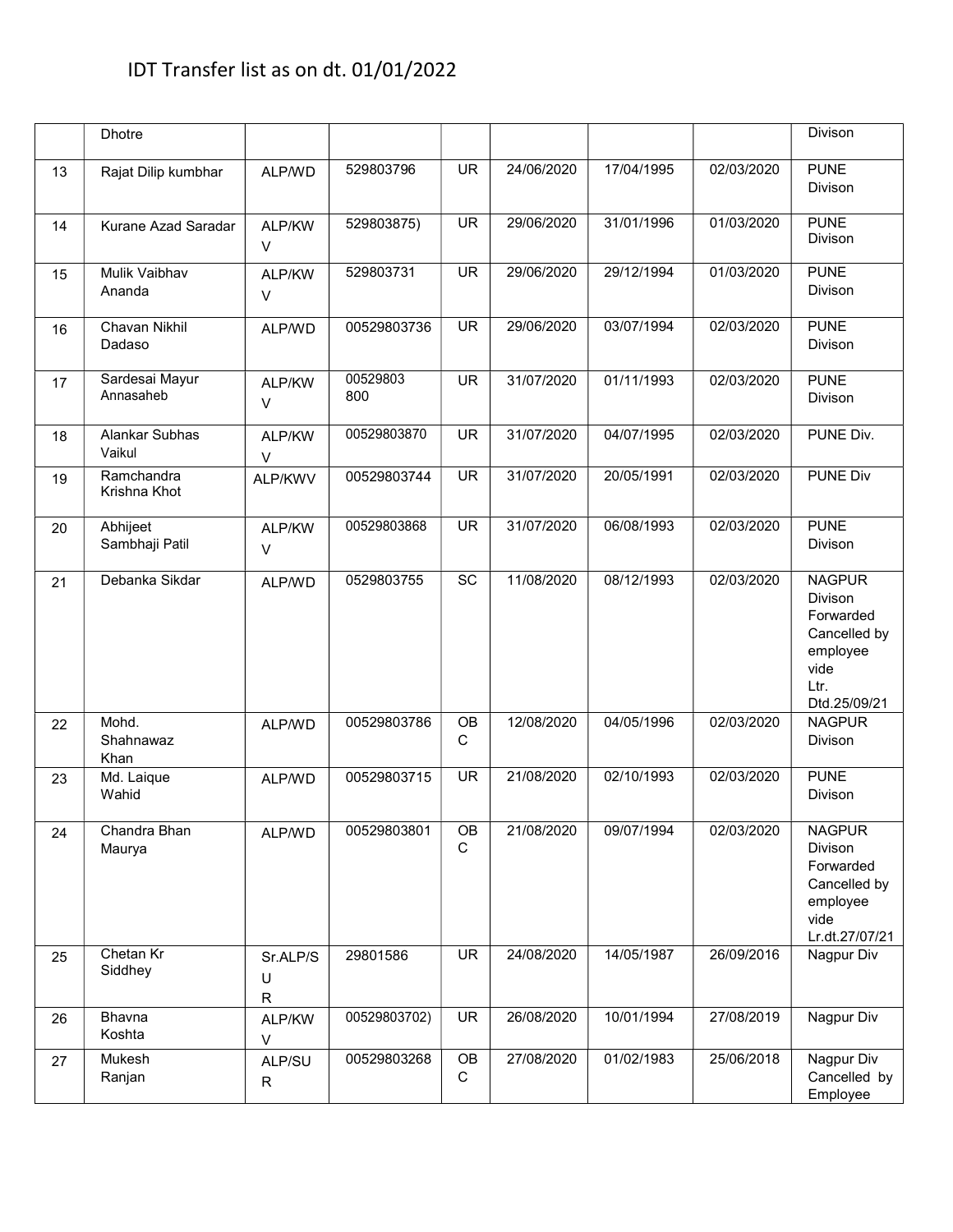| 28 | Kundan Rathod                 | Sr.<br>ALP/SU<br>$\mathsf{R}$ | 00529802687     | <b>OB</b><br>$\mathsf C$ | 30/08/202<br>0           | 11/04/198<br>4           | 22/05/2017 | Nagpur Div<br>Cancelled by<br>employee                                    |
|----|-------------------------------|-------------------------------|-----------------|--------------------------|--------------------------|--------------------------|------------|---------------------------------------------------------------------------|
| 29 | Jitendra Kr<br>Prabhakar      | ALP/WD                        | 00529803363     | <b>UR</b>                | 30/08/202<br>0           | 10/12/199<br>1           | 19/11/2018 | Nagpur Div                                                                |
| 30 | Md. Naushad                   | ALP/KWV                       | 00529803243     | <b>UR</b>                | 03/09/202<br>0           | 15/01/199<br>0           | 31/12/2018 | Nagpur Div                                                                |
| 31 | Monti Kumar                   | ALP/KW<br>$\vee$              | 00529803271     | SC                       | 03/09/202<br>0           | 20/09/199<br>$\mathbf 0$ | 31/12/2018 | Nagpur Div                                                                |
| 32 | Ravindra Ghorse               | ALP/DD                        | 00529803694     | <b>UR</b>                | 03/09/202<br>0           | 06/11/199<br>1           | 28/02/2020 | Nagpur Div                                                                |
| 33 | Mayuresh<br>Vaman<br>Narvekar | ALP/DD                        | 0052980371<br>3 | <b>UR</b>                | 03/09/202<br>0           | 05/09/199<br>5           | 28/02/2020 | Pune Div                                                                  |
| 34 | Patil Desai<br>Ajay Shahaji   | ALP/DD                        | 00529803869     | <b>UR</b>                | 03/09/202<br>0           | 14/10/199<br>5           | 02/03/2020 | Pune Div                                                                  |
| 35 | Shantu Kumar Singh            | ALP/WD                        | 00529803371     | <b>UR</b>                | 09/09/202<br>0           | 05/08/199<br>3           | 20/11/2018 | Nagpur div.<br>cancelled by<br>applicant,<br>vide<br>Ltr. dt.<br>08.01.21 |
| 36 | Abhijit<br>Ravindra<br>Suware | ALP/DD                        | 00529803832     | <b>UR</b>                | 09/09/202<br>0           | 16/10/199<br>5           | 02/03/2020 | Mumbai Div                                                                |
| 37 | Rahul Kushwaha                | Sr.ALP/P<br>B                 | 00529801684     | OB<br>$\mathsf C$        | 11/09/202<br>0           | 20/07/199<br>4           | 26/09/2016 | Nagpur Div.                                                               |
| 38 | Chetan Naginbhai<br>Surti     | LPP/DD                        |                 | SC                       | 01.06.2019<br>21.09.2020 | 05.06.1975               | 22.01.2002 | Mumbai Div.                                                               |
| 39 | Sandeep Kumar                 | ALP/WD                        |                 | UR                       | 09.09.2020               | 22.06.1993               | 03.03.2020 | Nagpur Div.                                                               |
| 40 | Anup Kumar Singh              | ALP/WD                        | 00529803306     | OB<br>$\mathsf C$        | 30.10.2020               | 02.07.1987               | 13.08.2018 | Nagpur Div.<br>cancelled by<br>emoloyee<br>vide<br>letter dt.<br>22.03.21 |
| 41 | Ram Kishor                    | ALP/WD                        | 529802731       | <b>UR</b>                | 12/02/2020               | 28/10/1986               | 19/07/2017 | <b>NAGPUR</b><br>Division<br>Sf-5 issued<br>on<br>29/09/2020              |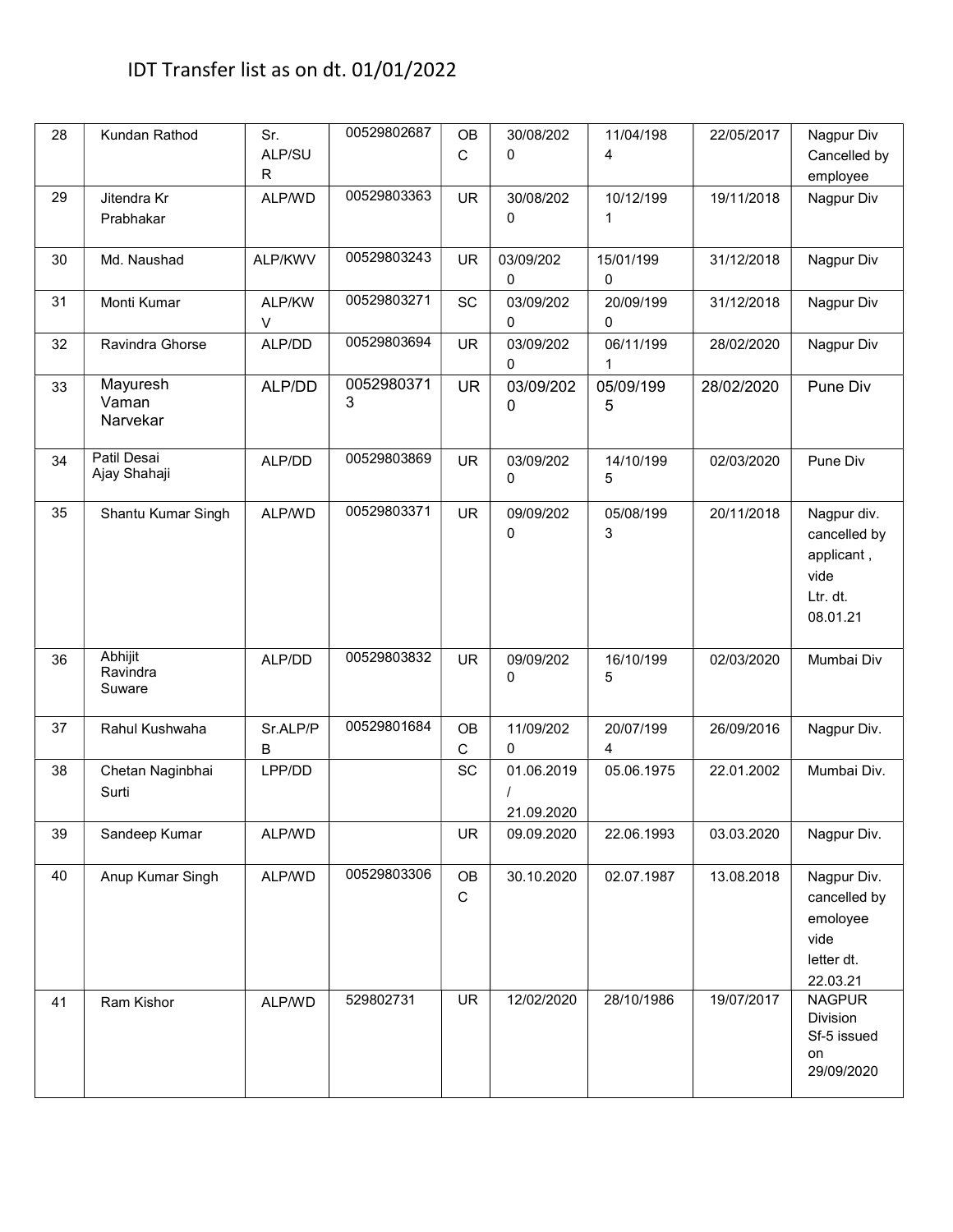| 42 | Chetan Naginbhai<br>Surti       | LPP/DD                 | 00105982730     | SC                | 01.06.2019<br>21.09.2020 | 05.06.1975 | 22.01.2002 | Mumbai Div.                                                            |
|----|---------------------------------|------------------------|-----------------|-------------------|--------------------------|------------|------------|------------------------------------------------------------------------|
| 43 | Sandeep Kumar                   | ALP/WD                 | 00529803787     | UR.               | 09.09.2020               | 22.06.1993 | 03.03.2020 | Nagpur Div.                                                            |
| 44 | Pradeep Jaiswal                 | ALP/PB                 | 005298038<br>07 | OB<br>$\mathsf C$ | 28/01/2021               | 17/10/1988 | 23/09/2019 | Nagpur Div.                                                            |
| 45 | Aman Thakur                     | ALP/DD                 | 005298038<br>17 | OB<br>$\mathbf C$ | 04/02/2021               | 06/01/1995 | 03/09/2019 | Nagpur Div.                                                            |
| 46 | Khade Yuvraj Daulat             | ALP/PB                 | 005298045<br>09 | OB<br>C           | 18/05/2021               | 29/06/1994 | 03/10/2020 | Pune div.                                                              |
| 47 | Ashish Ramesh<br><b>Bawane</b>  | ALP/DD                 | 005298045<br>74 | <b>UR</b>         | 02/06/2021               | 17/08/1991 | 23/12/2020 | Nagpur Div.                                                            |
| 48 | Masurkar Yougal<br>Suresh       | ALP/DD                 | 005298045<br>60 | OB<br>C           | 02/06/2021               | 24/08/1996 | 23/12/2021 | Nagpur Div.                                                            |
| 49 | Satpute Mohan<br>Ashok          | ALP/DD                 | 005298045<br>85 | OB<br>С           | 02/06/2021               | 15/10/1990 | 23/12/2020 | Nagpur Div.M                                                           |
| 50 | Akshay Vilas Doriwar            | ALP/DD                 | 005298045<br>72 | OB<br>$\mathsf C$ | 09/06/2021               | 10/06/1995 | 23/12/2020 | Nagpur Div.<br>Cancelled by<br>employee<br>vide<br>Ltr<br>dtd.27/10/21 |
| 51 | Gunita Sushil Kumar<br>Sahu     | ALP/DD                 | 005298045<br>76 | <b>UR</b>         | 09/06/2021               | 03/05/1994 | 23/12/2020 | Nagpur Div.                                                            |
| 52 | Ghannil Murlidhar<br>Maind      | ALP/DD                 | 005298045<br>53 | OB<br>$\mathbf C$ | 09/06/2021               | 08/10/1993 | 23/12/2020 | Nagpur div.                                                            |
| 53 | Wanjari Rohit Dinesh            | ALP/DD                 | 005298045<br>86 | OB<br>С           | 09/06/2021               | 24/01/1995 | 23/12/2020 | Nagpur Div.                                                            |
| 54 | Rohit Tilakchand<br>Parate      | ALP/PB                 | 005298045<br>57 | <b>UR</b>         | 16/06/2021               | 01/06/1992 | 23/12/2020 | Nagpur Div.                                                            |
| 55 | Muppidwar Additya<br>Kamraj     | ALP/PB                 | 005298045<br>54 | <b>UR</b>         | 16/06/2021               | 04/02/1992 | 23/12/2020 | Nagpur div.                                                            |
| 56 | Seema Duryodhan<br>Helami       | ALP/SU<br>$\mathsf{R}$ | 005298045<br>08 | <b>ST</b>         | 14/07/2021               | 23/08/1995 | 03/10/2020 | Nagpur Div.                                                            |
| 57 | Sonukumar Pramod<br>Ray         | ALP/WD                 | 005298046<br>43 | OB<br>$\mathbf C$ | 22/07/2021               | 21/11/1995 | 04/02/2021 | Nagpur Div.                                                            |
| 58 | Sunny Rajesh<br>Kanojiya        | ALP/WD                 | 005298046<br>41 | OB<br>C           | 22/07/2021               | 05/11/1994 | 04/02/2021 | Nagpur Div                                                             |
| 59 | Kartik Subhash<br>Rehpade       | ALP/WD                 | 005298046<br>09 | OB<br>C           | 26/07/2021               | 11/08/1994 | 04/02/2021 | Nagpur Div.                                                            |
| 60 | Dalvi Chetan<br>wasudeo         | ALP/WD                 | 005298046<br>03 | OB<br>C           | 27/07/2021               | 30/04/1992 | 04/02/2021 | Bhusawal<br>Div.                                                       |
| 61 | Patil Sushil Hari               | ALP/DD                 | 212298094<br>64 | <b>UR</b>         | 31/07/2021               | 27/02/1995 | 25/02/2020 | Pune Div.                                                              |
| 62 | Vinod Khot                      | ALP/DD                 | 212298089<br>33 | UR                | 31/07/2021               | 12/07/1991 | 30/09/2019 | Pune Div.                                                              |
| 63 | Suraj Harishankar<br>Kshirsagar | ALP/WD                 | 005298046<br>01 | OB<br>C           | 04/08/2021               | 04/04/1992 | 04/02/2021 | Nagpur Div.                                                            |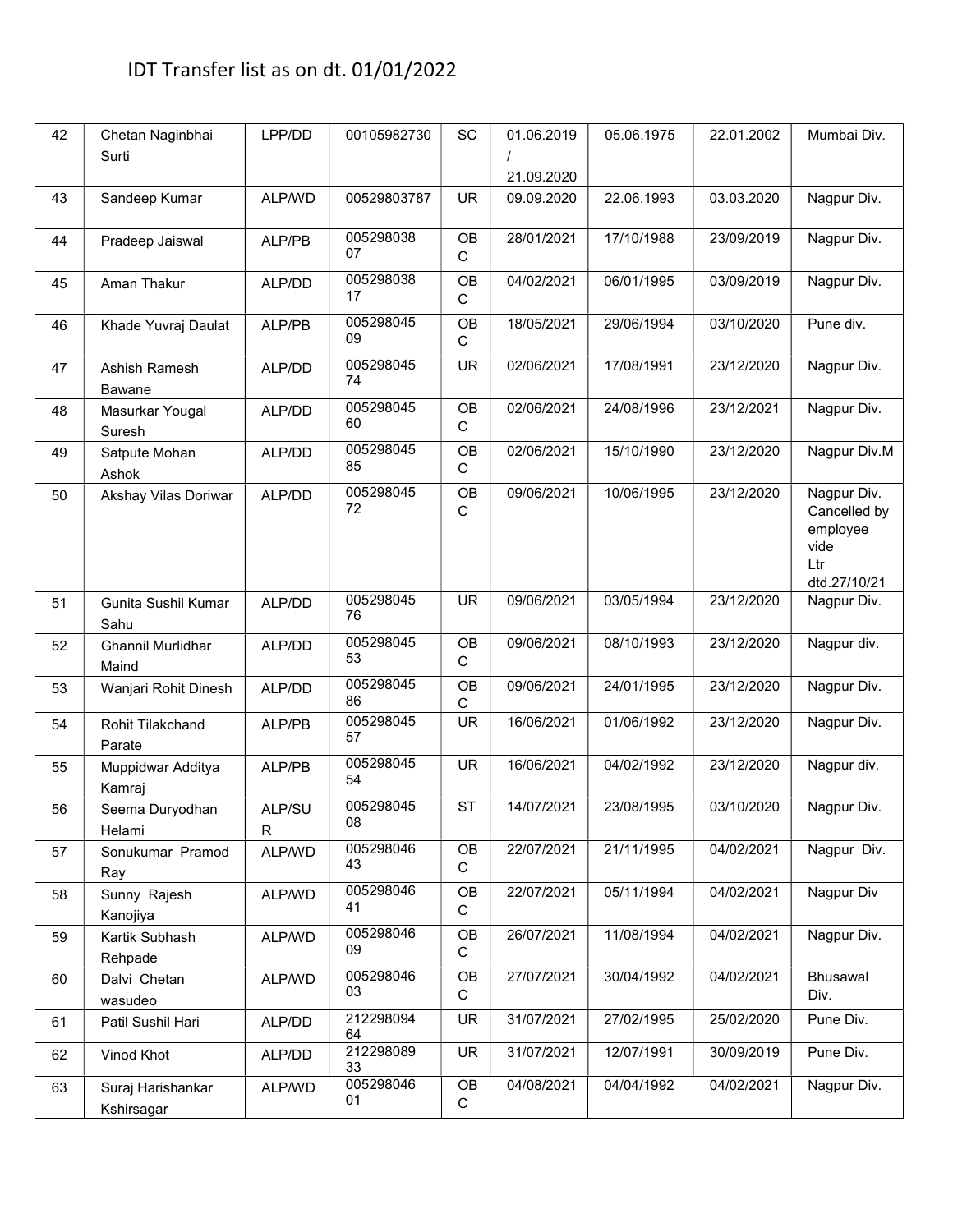| 64 | <b>Turkar Shital Harish</b>      | ALP/WD         | 005298046<br>53     | <b>OB</b><br>$\mathsf C$ | 27/07/2021 | 22/05/1995 | 04/02/2021 | Nagpur Div. |
|----|----------------------------------|----------------|---------------------|--------------------------|------------|------------|------------|-------------|
| 65 | Avinash Naresh<br>Pidurkar       | ALP/WD         | 005298046<br>45     | OB<br>C                  | 27/07/2021 | 29/04/1993 | 04/02/2021 | Nagpur Div. |
| 66 | <b>Praful Giridhar Patle</b>     | ALP/WD         | 005298046<br>15     | <b>OB</b><br>$\mathbf C$ | 27/07/2021 | 16/09/1993 | 04/02/2021 | Nagpur Div. |
| 67 | Khomeshwar<br>Mahadeo Gowardipe  | ALP/WD         | 005298046<br>42     | OB<br>$\mathsf C$        | 30/07/2021 | 20/08/1994 | 04/02/2021 | Nagpur Div. |
| 68 | Rahul Santosh<br>Kushwaha        | ALP/WD         | 005298046<br>16     | OB<br>$\mathsf C$        | 06/08/2021 | 30/08/1995 | 04/02/2021 | Nagpur Div. |
| 69 | Irfan Khan                       | Sr.ALP/K<br>WV | 005298026<br>5<br>4 | <b>UR</b>                | 13/08/2021 | 29/01/1988 | 19/04/2017 | Nagpur Div. |
| 70 | Sanadi Vahid<br>Khudbuddin       | ALP/DD         | 2122980946<br>7     | <b>UR</b>                | 08/09/2021 | 16/09/1995 | 25/02/2020 | Pune Div.   |
| 71 | Pranay Dhudharam<br><b>Bhure</b> | ALP/WD         | 0052980463<br>4     | OB<br>C                  | 09/09/2021 | 22/01/1995 | 04/02/2021 | Nagpur Div. |
| 72 | Chaitanya Nagnath<br>Bhajibhakre | ALP/SU<br>R    | 0052980450<br>4     | <b>UR</b>                | 18/09/2021 | 06/09/1993 | 03/10/2020 | Pune Div.   |
| 73 | Rahul Shrikrushna<br>Gadge       | ALP/WD         | 00529804632         | OB<br>C                  | 21/09/2021 | 12/02/1993 | 04/02/2021 | Nagpur Div. |
| 74 | Nawale Sumit Suryaji             | ALP/KW<br>V    | 0052980451<br>4     | <b>UR</b>                | 08/10/2021 | 23/11/1993 | 03/10/2020 | Pune Div.   |
| 75 | Dudhbade Saurabh<br>Ajay         | ALP/WD         | 0052980474<br>2     | <b>OB</b><br>$\mathsf C$ | 09/10/2021 | 25/10/1996 | 24/05/2021 | Nagpur Div. |
| 76 | Morande Nitesh<br>Shivdas        | ALP/WD         | 0052980474<br>1     | OB<br>C                  | 09/10/2021 | 02/09/1995 | 24/05/2021 | Nagpur Div  |
| 77 | Ankit Ashok Hadke                | ALP/WD         | 0052980471<br>2     | SC                       | 09/10/2021 | 15/10/1994 | 24/05/2021 | Nagpur Div. |
| 78 | Puttewar Amitkumar<br>Suresh     | ALP/WD         | 0052980475<br>8     | SC                       | 09/10/2021 | 09/07/1991 | 24/05/2021 | Nagpur Div. |
| 79 | Lokhande Akash<br>Arun           | ALP/WD         | 0052980474<br>6     | SC                       | 11/10/2021 | 09/09/1994 | 24/05/2021 | Nagpur Div. |
| 80 | Sumit Sureshrao<br>Dukundwar     | ALP/SU<br>R    | 00529804604         | OB<br>$\mathsf{C}$       | 12/10/2021 | 12/08/1995 | 04/02/2021 | Nagpur Div. |
| 81 | Pavan Sampat<br>Gholap           | ALP/WD         | 0052980475<br>3     | SC                       | 14/10/2021 | 08/09/1991 | 24/05/2021 | Mumbai Div. |
| 82 | Suraj Shankarrao<br>Shende       | ALP/WD         | 0052980473<br>0     | SC                       | 16/10/2021 | 28/09/1990 | 24/05/2021 | Nagpur Div. |
| 83 | Chauhan Akshay<br>Vijay          | ALP/DD         | 0052980472<br>5     | SC                       | 01/11/2021 | 17/07/1994 | 24/05/2021 | Nagpur, Div |
| 84 | Karade Amit<br>Gyaniram          | ALP/DD         | 0052980473<br>8     | SC                       | 01/11/2021 | 08/08/1992 | 24/05/2021 | Nagpur, Div |
| 85 | Kambale Sandeep<br>Ramesh        | ALP/DD         | 0052980475<br>0     | SC                       | 01/11/2021 | 17/05/1990 | 24/05/2021 | Pune Div    |
| 86 | Dipak Purushottam<br>Pandhare    | ALP/DD         | 0052980472<br>2     | <b>ST</b>                | 01/11/2021 | 04/11/1994 | 24/05/2021 | Nagpur, Div |
| 87 | Rahul Ravindra                   | ALP/DD         | 0052980476<br>1     | SC                       | 01/11/2021 | 26/12/1991 | 24/05/1991 | Nagpur, Div |